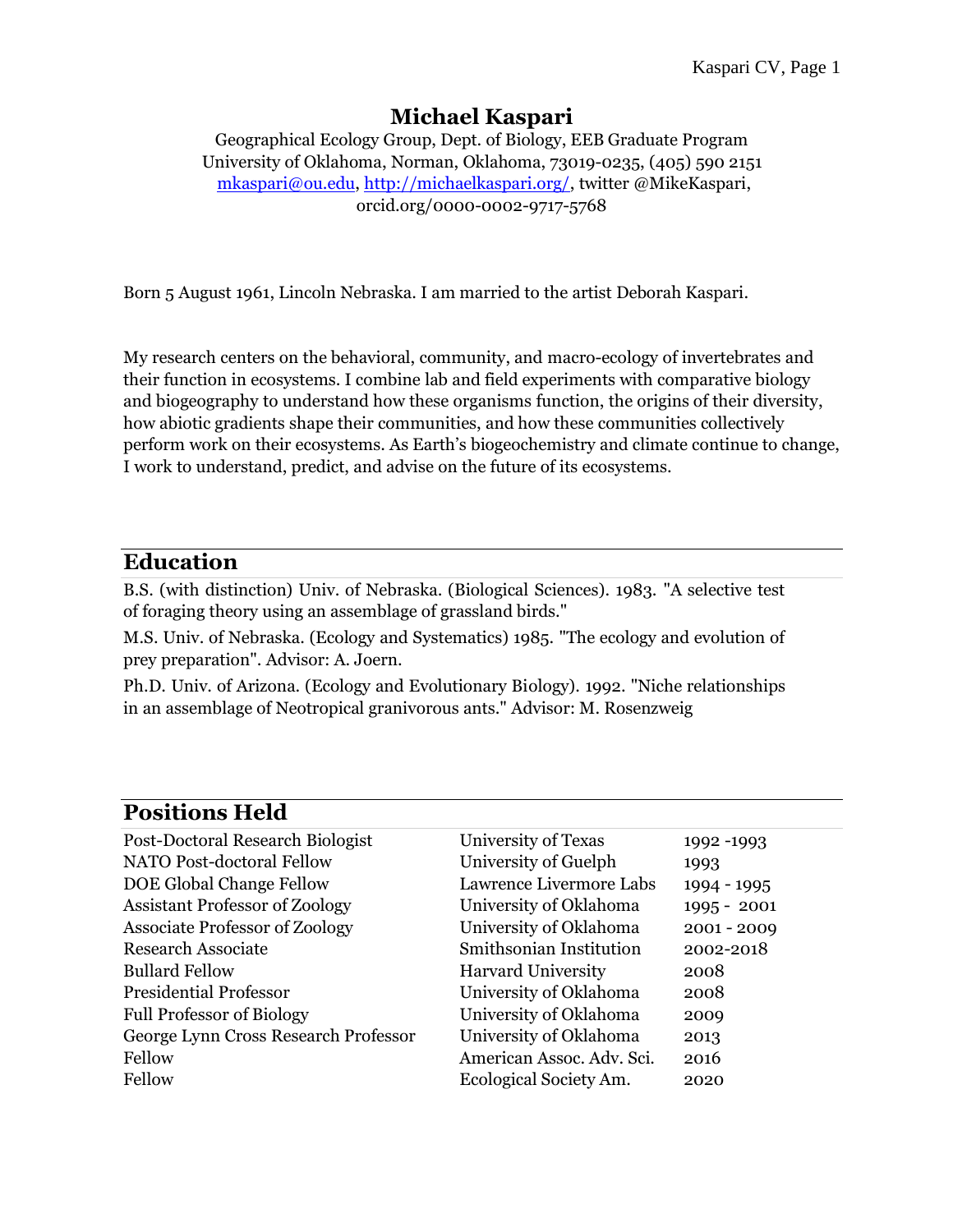## *Honors*

- "Most Inspiring Faculty 1999-2000", as awarded by student athletes of the University of Oklahoma.
- "Featured Scientist" JASON XV: Panama Forests at the Crossroads. JASON is a nonprofit organization that develops yearly curricula for 1.7 million students in 4-9th grade science classrooms. It culminates in a live broadcast "expedition" (two weeks and 55 1-hour broadcasts). It allowed me to teach the ecology and evolutionary biology of the tropical forest from the litter of Barro Colorado Island in Panama.
- Cozzarelli Prize Finalist for best paper in Environmental Science in PNAS, 2020.

## **Selected grant support (not counting ca. \$70K of in-house support)**

### *Current*

NSF: MSB-FRA (PI, with Katie Marshall, Matthew Miller, Cameron Siler, and Michael Weiser): Testing abiotic drivers of activity, abundance, and diversity of ground-dwelling arthropod communities at a continental scale. (\$1.2 million, Start Date: August 2017)

## *Past*

NSF: DEB Collaborative Research (PI, with Nate Sanders): Exploring the geography of Na as a catalyst in terrestrial communities and ecosystems (\$532,000, Total \$741,000, Start Date: June 2016).

NSF: EAGER-NEON: 20 Year Dynamics of North American Ant Communities: Evaluating the Role of Climate and Biogeochemistry on Ecological Change (\$300,000 for two years, Start Date: June 2016).

NSF: DIGG (with Jane Lucas): The Influence of Antibiotic Compounds on Soil Microbial and Invertebrate Communities. (\$16,138 through December 2017)

DOE: GANN (co-PI, Jeff Kelly PI) "Ecology and Evolutionary Biology" (\$133,266 per annum, 5 years)

NSF: Macrosystems (with Jizhong Zhou, co-PI Jim Brown, Robert Waide, and Brian Enquist): Experimental Macroecology: the effects of temperature on biodiversity (\$2.8 million, \$4.8 million total for five years)

NSF DIGG (with Natalie Clay): Sodium availability regulates brown food web structure  $(\$14,903).$ 

NSF Collaborative Research (RUI with Adam Kay): Toward a stoichiometric theory of ant ecology--from colony performance through community dynamics*.* (\$324K, \$634K total) NSF EAGER: Does sodium limit the brown food web of an Ecuador forest? (70K)

National Geographic (PI): Toward a biogeography of salt (21K)

NSF: (PI) Workshop Proposal: 2008 Gordon Research Conference on the Metabolic Basis of Ecology (47K)

Harvard University: Bullard Fellow-"Towards a biogeography of brown food webs" (30K) Center for Tropical Forest Science (PI) "Towards a spatial ecology of brown food webs: soil nutrients and trees as templates." (6K)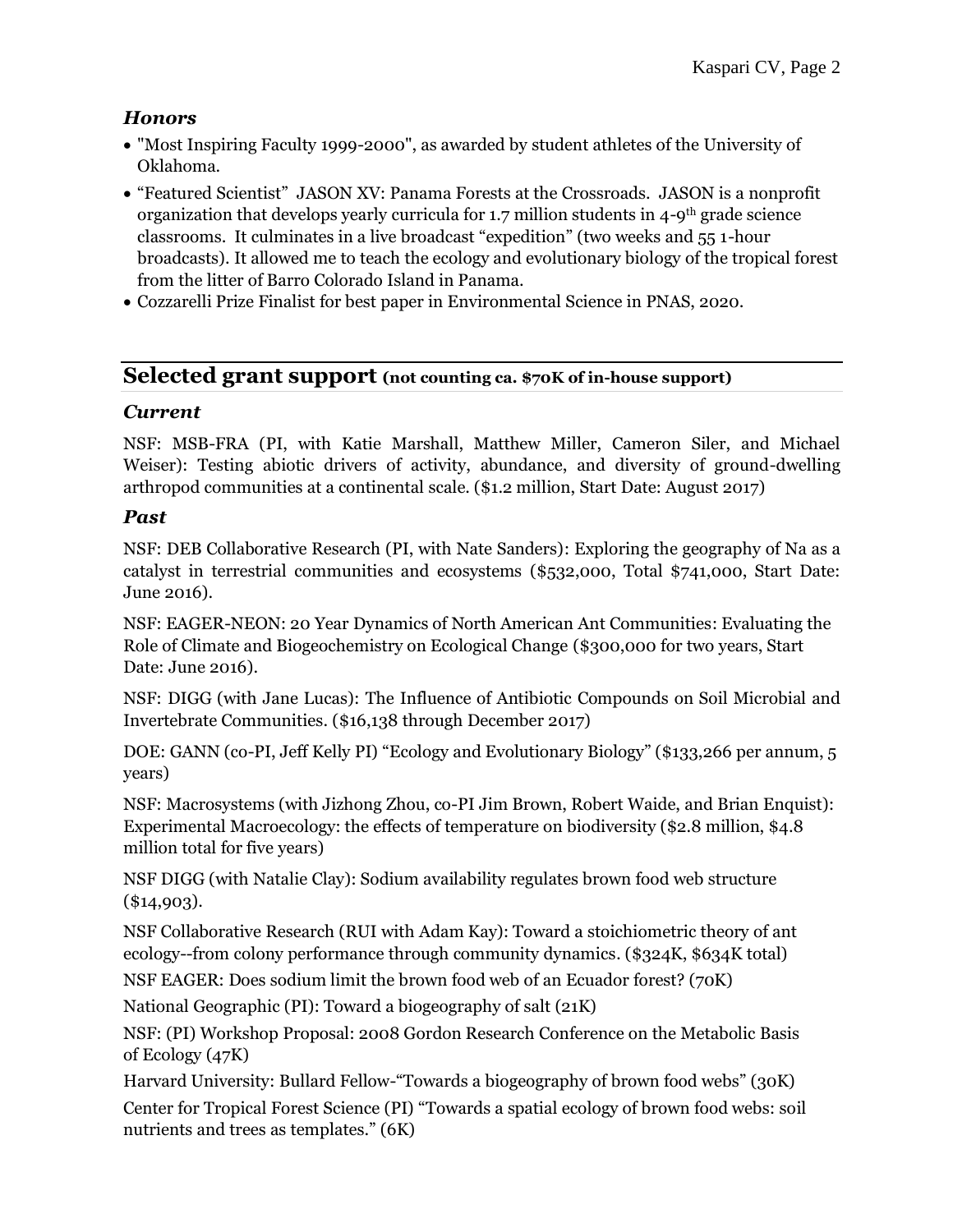NSF Ecology (PI) "Does ecological stoichiometry and defense theory predict patterns of resource and predator limitation in a tropical litter food web?" (300K) + 26K REU

National Geographic Society (Steve Yanoviak PI, with Robert Dudley) "Gliding flight in tropical canopy ants" (20K)

National Geographic Society (PI, with John Lattke and Sean O'Donnell) "Army ant biodiversity, behavior, and impact in 4 Neotropical forests." (24K)

Mellon Exploratory Research Award (PI) "On the dynamics and regulation of brown food webs— a pilot study" (6K)

NASA (co-PI with Yiqi Luo) "Human Impacts on Ecosystem Biodiversity and Functions: Development of Partnerships with NASA Goddard Space Flight Center" (18K)

The Nature Conservancy (PI with Leeanne Alonso) "A Plan to Inventory and Monitor the Spread of *Solenopsis invicta*, the Imported Fire Ant, in Oklahoma" (7K)

Mellon Exploratory Research Award (PI) "Causes of Litter Ant Patchiness at the  $m^2$  scale: studying the effects of rainfall and plant diversity" (4K)

NSF Interagency Terrestrial Ecology and Global Change Initiative (PI) "Climatic Regulation of Ant Assemblages in North and Central America"  $(349K) + 20K$  REU supplement

National Geographic Society (PI) "Climate, Body Size and the Diversity of Ant Assemblages" (8K)

NSF International Programs (PI with Larry Gilbert) "On the regulation of *Solenopsis invicta* in native Brazilian populations". (10K)

NSF NATO (PI with Peter Yodzis) "Using cellular automata toward understanding spatial interactions in ant communities"

## **Selected invited lectures, symposia, working groups**

- **2019:** Keynote Speaker: XXIV Simpósio de Mirmecologia: An International Ant Meeting, Belo Horizonte Brasil
- **2018:** Organizer Incite Session "Not the Usual Suspects: Micronutrients with Macro Effects. Ecological Society of America National Meeting
- **2018:** Keynote speaker: Entomological Society of America National Meeting
- **2017:** Keynote Speaker: University of Florida Biodiversity Conference Invited Speaker: International Biogeography Society
- **2015:** Keynote Speaker: University of Georgia Department of Entomology Grad awards
- **2014:** Invited Speaker SICB symposium: *The Micro and Macro of Nutrient Effects in Animal Physiology and Ecology*
- **2012:** NSF Working Group, *The future of tropical litter ecology,* La Selva, Costa Rica
- **2011:** XX Symposium of Myrmecology, *Ant ecology in a changing world,* Petropolis Brazil
- **2010:** Entomological Society of America, Symposium on Nutritional Ecology, *Toward a link between geochemistry and the geography of social insect populations,* San Diego. Int. Society for Study of Social Insects, Copenhagen, *Toward a link between geochemistry and the geography of social insect populations*. Ent. Soc. America, San Diego
- **2009:** Head Ecology working group: Global Ant Project, Field Museum, Chicago
- **2008:** co-Chair Gordon Research Conference *Metabolic Approaches to Ecology and Evolution*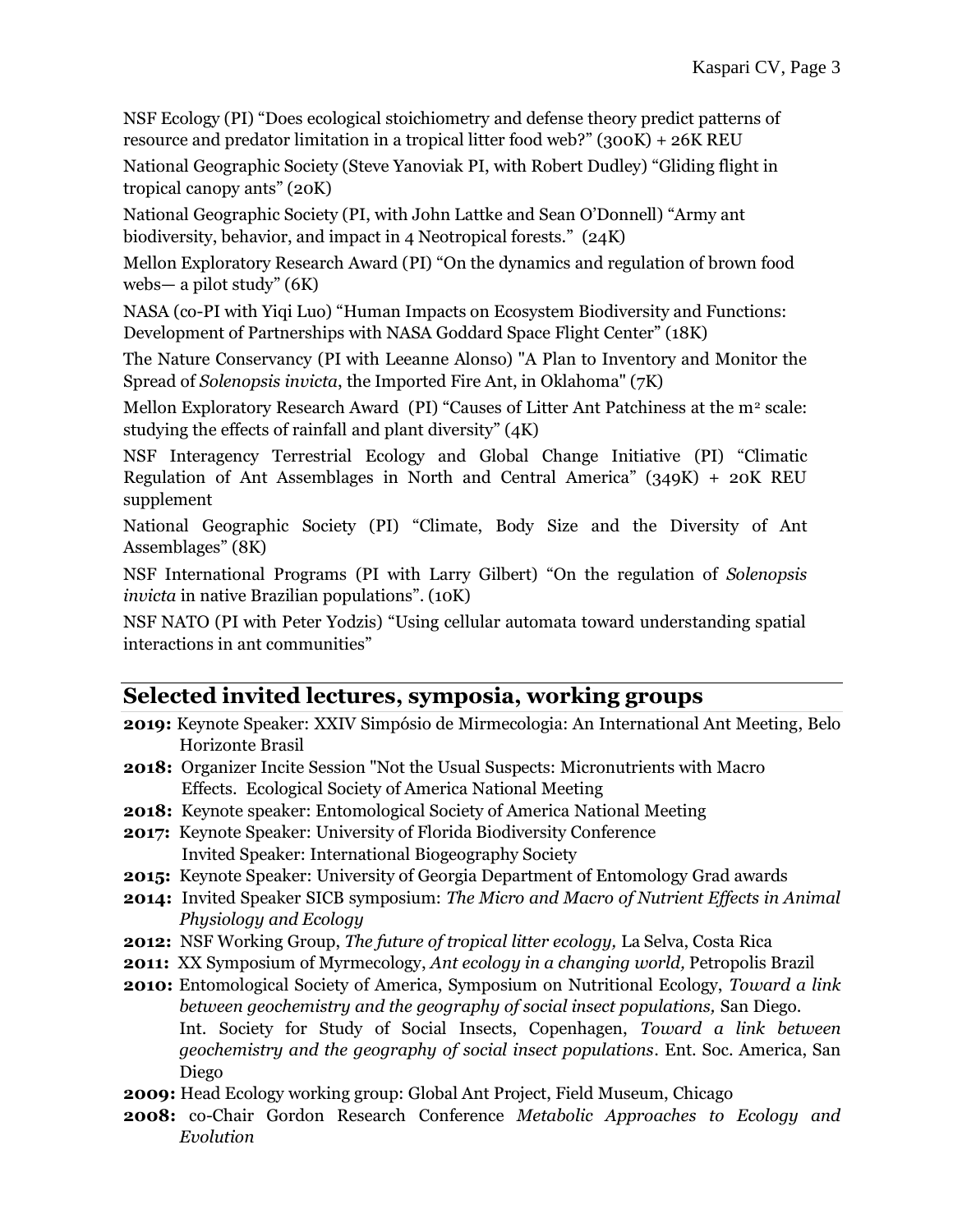- **2005:** Smithsonian Institution *Biodiversity science and education initiative* Working group Universita' degli Studi di Firenze: *Distinguished lectures on conservation and biodiversity.* Multiple titles.
- **2004:** Gordon Conference on *Metabolic Approaches to Ecology*: "Beyond Bergmann's Rule"
- **2002:** Assoc. for Tropical Biology on *Food Webs in Tropical Research*: "The Brown Food Web"
- **2000:** NCEAS *Productivity and Diversity*: "Body size, species diversity and abundance in ant communities"
- **1997:** Santa Fe Institute *Thermodynamics in Ecology*: "Energetic approaches to ant communities"
- **1996:** 20th Intl. Congress of Entomology *Life Histories of Social Insects*: "Size in ants"
- **1995:** Dept. of Energy on *New Research in Global Change*: "Energetic approaches to diversity and abundance"

Harvard University, Stanford University, UC-Berkeley, UC-Davis, Louisiana State University, Mount Holyoke College, Smithsonian Tropical Research Institute, St. Louis University, University of Arizona, University of Missouri, University of Georgia, University of Kansas, University of New Orleans, University of Tennessee, University of Vermont, University of Utah, University of Florida, University of Champagne-Urbana, Brown University, Cambridge Entomological Club, Boston University, North Carolina State, University of Miami, Oklahoma State University, University of Arkansas Little Rock, University of Texas, University of Louisville, Tulane University, Texas A&M, University of Nanjing, Tulsa University, University of Houston, Universite de Pierre et Marie Curie, University of Guelph, Concordia University, Rice University, Wichita State University, University of Dayton, University of British Columbia, University of Maine, George Washington University

## **Publications** students underlined

#### *In review*

Kaspari, M., Weiser, M.D., Marshal, K.E., Siler, C. & de Beurs, K.M. (in review) On the temperature sensitivity of seasonal activity density: a geographic analysis from continental array of pitfall traps. **Ecology**

Kaspari, M and EAR Welti (in review) Electrolytes on the prairie: how urine-like additions of Na and K shape the dynamics of a grassland food web. **Ecology**

#### *Journals*

- 142. Bujan J, Nottingham AT, Velasquez E, Meir P, Kaspari M, Yanoviak SP (in press) Tropical ant community responses to experimental soil warming. **Biology Letters**
- 141. Kaspari, M, A Joern, EAR Welti (in press) How and why grasshopper community maturation rates are slowing on a North American tall grass prairie. **Biology Letters**
- 140. Roeder, K, MD Weiser, M Kaspari (in press) Testing the role of body size and litter depth on invertebrate diversity across six forests in North America. **Ecology.**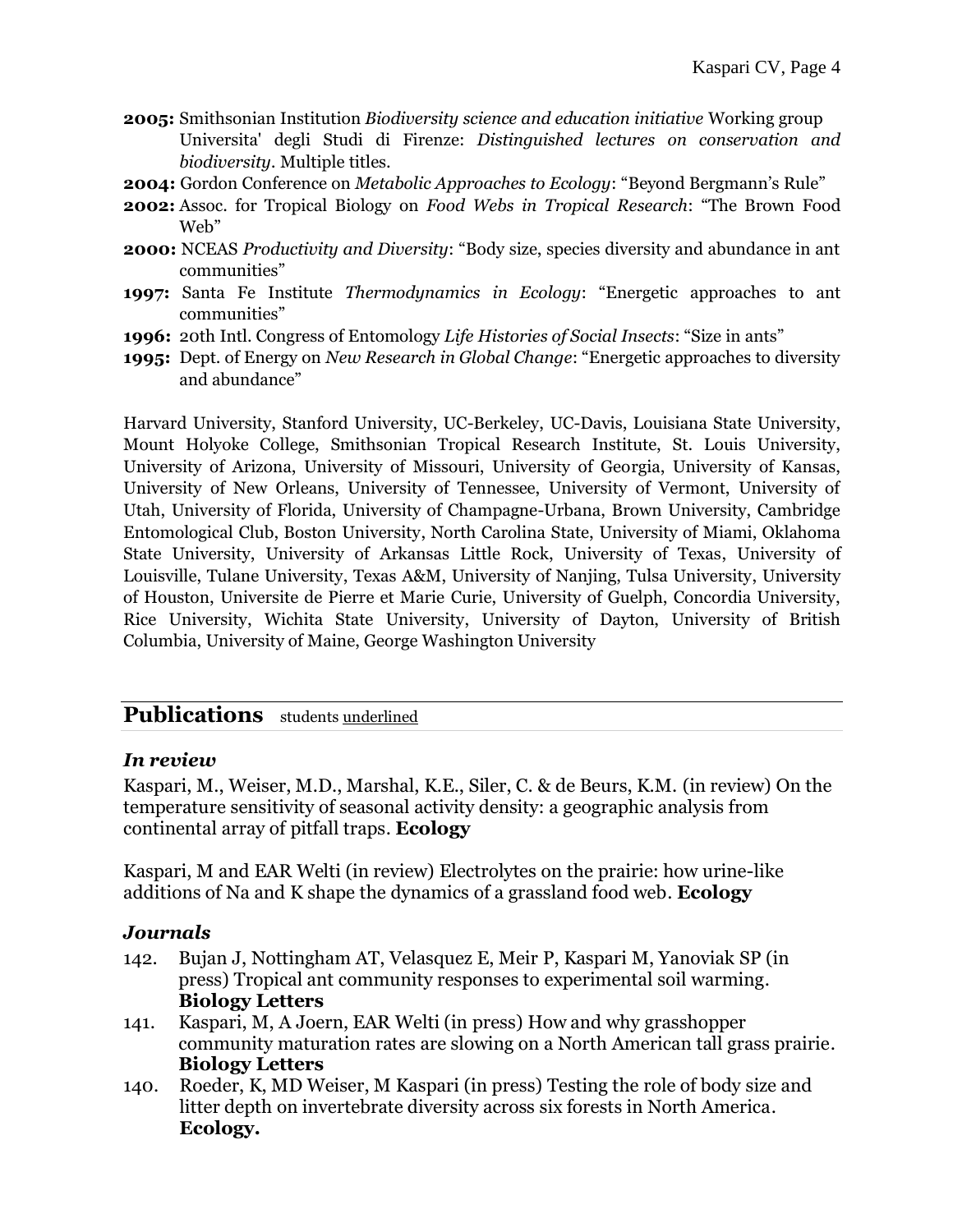- 139. Kaspari, M., MD Weiser, KE Marshall, M Miller, C Siler, KM de Beurs (2021) Activity density at a continental scale: what drives invertebrate biomass moving across the soil surface? *Ecology e03542*
- 138. Weiser, M, KE Marshall, M Kaspari, CD Siler (2021) Batch extraction of morphometrics and color variables from invertebrate sample. [dx.doi.org/10.17504/protocols.io.buapnsdn](https://dx.doi.org/10.17504/protocols.io.buapnsdn)
- 137. Roeder, K, J Bujan, K M de Beurs, M D Weiser, M Kaspari (2021) Thermal traits predict the winners and losers under climate change: an example from North American ant communities. *Ecosphere* 12: p 303645.
- 136. Prather, R.M., Welti, E.A.R. & Kaspari, M (2021) Trophic differences regulate grassland food webs: herbivores track food quality and predators select for habitat volume. *Ecology*102:p. e03453.
- 135. Kaspari, M (2021) The invisible hand of the periodic table: micronutrients in ecology. *Annual Review of Ecology, Evolution, and Systematics* 52: 199-219.
- 134. Kaspari, M., KM de Beurs, EAR Welti (2021) How and why plant ionomes vary across North American grasslands and its implications for herbivore abundance. *Ecology* 102: e03453.
- 133. Peterson, T, E A R Welti, M Kaspari (2021) Dietary sodium levels affect grasshopper growth and performance. *Ecosphere.* 12.3 (2021): e03392 See also Salt of life: High sodium diets produce longer-jumping, smaller grasshoppers" by Peterson, Taylor, Welti, Ellen, Kaspari, Michael in *Bulletin of the Ecology Society of America.*
- 132. Welti, E.A.R. & M Kaspari (in press) Sodium addition increases leaf herbivory and fungal damage across four grasslands *Functional Ecology*
- 131. Welti, E.A.R., Joern, A., Ellison, A.M. *…* M Kaspari (2021)*.* Studies of insect temporal trends must account for the complex sampling histories inherent to many long-term monitoring efforts. *Nat Ecol Evol* 5**:** 589–591.
- 130. Ozment, K, E A R Welti, M Shaffer, M Kaspari (2021) Tracking nutrients in space and time: Interactions between bison grazing lawns and drought drive abundance and species composition of tallgrass prairie grasshoppers. *Ecology and Evolution* 2021:5413-5423.
- 129. Bujan, J, K Roeder, KM de Beurs, M Weiser, M Kaspari (2020) Thermal Diversity of North American ant communities: Cold tolerance but not heat tolerance tracks ecosystems temperature. *Global Ecology and Biogeography* 29:1486-1494
- 128. O'Donnell, S, J Lattke, S Powell, M Kaspari. (2020) Diurnal and nocturnal foraging specialization in Neotropical army ants *Ecological Entomology* DOI: 10.1111/een.12969
- 127. Blair, J., Weiser, M.D., Kaspari, M., Miller, M., Siler, C. & K, Marshall. (2020). Robust and simplified machine learning identification of pitfall trap‐collected ground beetles at the continental scale. *Ecology and Evolution* 10:13143- 13153.
- 126. Prather, RM, K Castillioni, M Kaspari, L Souza, C M Prather, R W Reihart, E A R Welti. (2020) Micronutrients enhance macronutrient effects in a metaanalysis of grassland arthropod abundances. *Global Ecology and Biogeography* 29(12), pp.2273-2288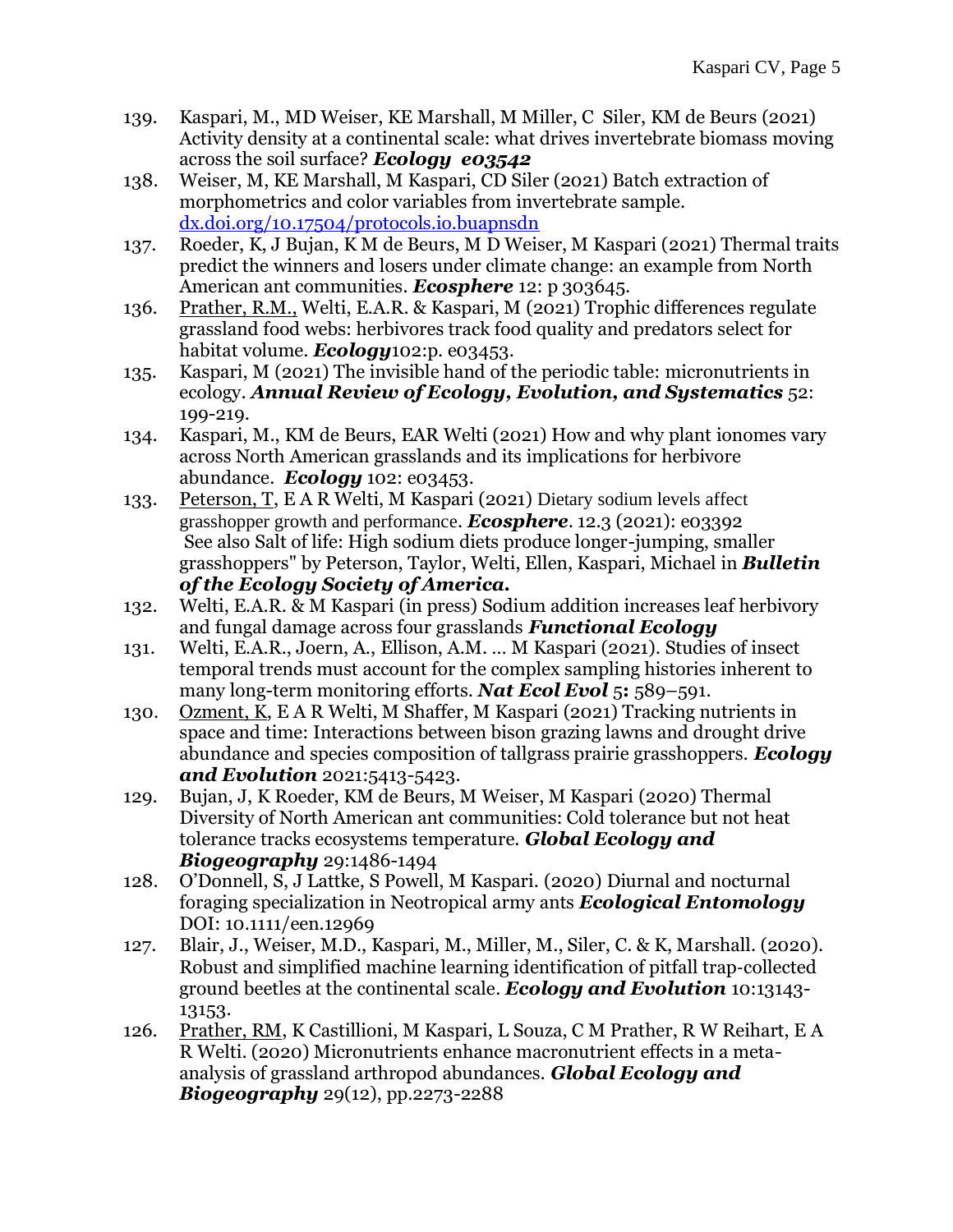- 125. Welti, EAR, RM Prather, NJ Sanders, KM de Beurs, M Kaspari (2020) Bottomup when it is not top-down: Predators and plants control biomass of grassland arthropods. *Journal of Animal Ecology* 89:1286-1294.
- 124. Kaspari, M. (2020) The seventh macronutrient: how sodium shortfall ramifies through populations, food webs, and ecosystems. *Ecology Letters* 23:1153- 1168.
- 123. Welti, EAR, KA Roeder, KM de Beurs, A Joern, M Kaspari. (2020) Nutrient dilution and climate cycles underlie declines in a dominant insect herbivore. *Proceedings of the National Academy of Science USA* 117-7271-7275. See Pennisi, E. (2020). Carbon dioxide increase may promote 'insect apocalypse'. *Science* 368: 459. **Runner up for the NAS Corazelli Prize.**
- 122. Prather, RM, K Castillioni, EAR Welti, M Kaspari, L Souza. (2020) Abiotic factors and plant biomass, not plant diversity, strongly shape grassland arthropods under drought conditions. *Ecology* 101: e03033
- 121. Bujan, J. KA Roeder, SP Yanoviak, M Kaspari. (2020) Seasonal plasticity of thermal tolerance in ants. *Ecology* 101: e03051
- 120. Welti, EAR, L Kucyznski, KA Marske, NJ Sanders, KM de Beurs, M Kaspari. (2020) Salty, mild, and low plant biomass grasslands increase top‐heaviness of invertebrate trophic pyramids. *Geographical Ecology and Biogeography* 29(9), pp.1474-1485.
- 119. Kaspari, M., EAR Welti, and KM deBeurs (2020) The nutritional geography of ants: gradients of sodium and sugar limitation across North American grasslands. *Journal of Animal Ecology* 89:276-284. *see also* Clay NA. (2020) The geography of grassland plant chemistry and productivity accounts for ant sodium and sugar usage. **J Anim Ecol**. 89:272– 275. https : //doi org/10.1111/1365-2656.13179
- 118. Kaspari, M, J Bujan, KA Roeder, K de Beurs, and MD Weiser (2019) Species energy and Thermal Performance Theory predict 20-yr changes in ant community abundance and richness. *Ecology* 100:e02888.
- 117. Lucas, J.M., Gora, E., Salzberg, A. & Kaspari, M. (2019). Antibiotics as chemical warfare across multiple taxonomic domains and trophic levels in brown food webs. *Proceedings of the Royal Society B***,** 286, 20191536.
- 116. Prather, RM and M Kaspari (2019) Plants regulate grassland arthropod communities through biomass, quality, and habitat heterogeneity. *Ecosphere* **10**:e02909.
- 115. Buzzard, V, ST Michaletz, Y Deng, Z He, D Ning, L Shen, Q Tu, JD Van Nostrand, JW Voordeckers, J Wang, MD Weiser, M Kaspari, RB Waide, J Zhou, BJ Enquist (2019) Continental scale structuring of forest and soil diversity via functional traits. *Nature Ecology & Evolution*. <https://doi.org/10.1038/s41559-019-0954-7>
- 114. Kaspari, M (2019) In a globally warming world, insects act locally to manipulate their own microclimate. — *Proceedings of the National Academy of Sciences* 116: 5220-5222
- 113. Weiser, MD, D Ning, V Buzzard, ST Michaletz, Z He, BJ Enquist, RB Waide, J Zhou, M Kaspari. (2019) Thermal disruption of soil bacterial assemblages decreases diversity and assemblage similarity. — *Ecosphere* 10: e02598.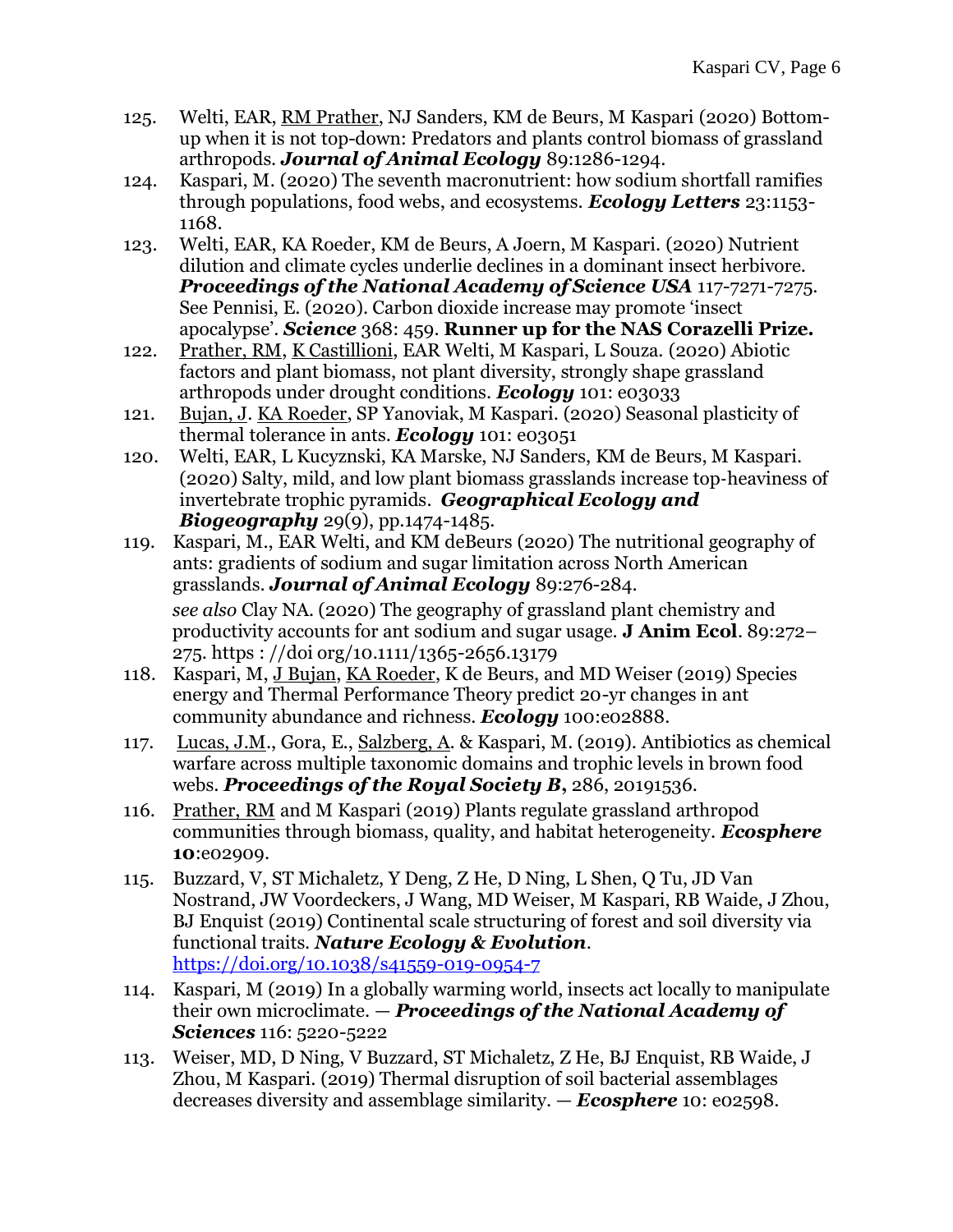112. Welti, EAR, NJ Sanders, KM deBeurs, M Kaspari (2019) A distributed experiment demonstrates widespread sodium limitation in grassland food webs. *Ecology* 100:e02600

 *see also The Bulletin of the Ecological Society of America* 2019-04 DOI: [10.1002/bes2.1509](https://doi.org/10.1002/bes2.1509)

- 111. Kaspari, M, Kirsten M de Beurs (2019) On the geography of activity: productivity but not temperature constrains discovery rates by ectotherm consumers . *Ecosphere* 10(2):e02536. 10.1002/ecs2.2536*.*
- 110. Bujan, J, SJ Wright, M Kaspari (2018) Biogeochemistry and forest composition shape nesting patterns of a dominant canopy ant. *Oecologia 2018:1-10.*
- 109. Prather, RM, KA Roeder, NJ Sanders, M Kaspari (2018) Using metabolic and thermal ecology to predict temperature dependent ecosystem activity: a test with prairie ants. *Ecology 99:2113-2121.*
- 108. Roeder, KA, DV Roeder, M Kaspari (2018) The role of temperature in competition and persistence of an invaded ant assemblage. *Ecological Entomology 43:774-781.*
- 107. Lucas, J, N Clay, M Kaspari (2018) Nutrient transfer supports a beneficial relationship between the canopy ant, Azteca trigona, and its host tree. *Ecological Entomology*
- 106. Wright, JS, BJ Turner, J Yavitt, K Harms, M Kaspari, E Tanner, J Bujan, E Griffin, J Major, S Pasquini, M Seldrake, M Garcia (2018) Plant responses to fertilization experiments in lowland,species-rich, tropical forests. *Ecology* 99:1129-1138.
- 105. Roeder, K A, D V Roeder, M Kaspari (2018) Disturbance mediates homogenization of above and belowground invertebrate communities. *Environmental Entomology* 47:545-550.

Voted as 2019 People's Choice award winner for the journal *Environmental Entomology*

- 104. Sheldon, K, M Kaspari, N Sanders, R Huey (2018) Fifty years of mountain passes: a perspective on Dan Janzen's classic paper. *The American Naturalist 191: 553-565.*
- 103. Weiser, M, N Swenson, B Enquist, S Michaletz, R Waide, J Zhou, M Kaspari (2018) Taxonomic decomposition of the latitudinal gradient(s) in species diversity of North American floras. *Journal of Biogeography* 45:418–428.
- 102. Clay, NA, R Lehrter, M Kaspari (2017) Toward a geography of omnivory: Omnivores increase carnivory when sodium is limiting. *Journal of Animal Ecology* 2017: 1-9. *Winner of the British Ecological Society's Elton Prize for best paper by a young investigator.*
- 101. Kaspari, M, J Bujan, MD Weiser, D Ning, ST Michaletz, Z He, BJ Enquist, RB Waide, J Zhou, and SJ Wright (2017) Biogeochemistry and soil diversity: multiple elements shape richness of prokaryotes, fungi, and invertebrates in a Panama forest. *Ecology* 98:2019-2028.
- 100. Weiser, MD, ST Michaletz, V Buzzard, Y Deng, Z He, L Shen, BJ Enquist, RB Waide, J Zhou, M Kaspari (2017) Toward a theory for diversity gradients: the abundance-adaptation hypothesis. *Ecography* 41: 255–264 doi:10.1111/ecog.02314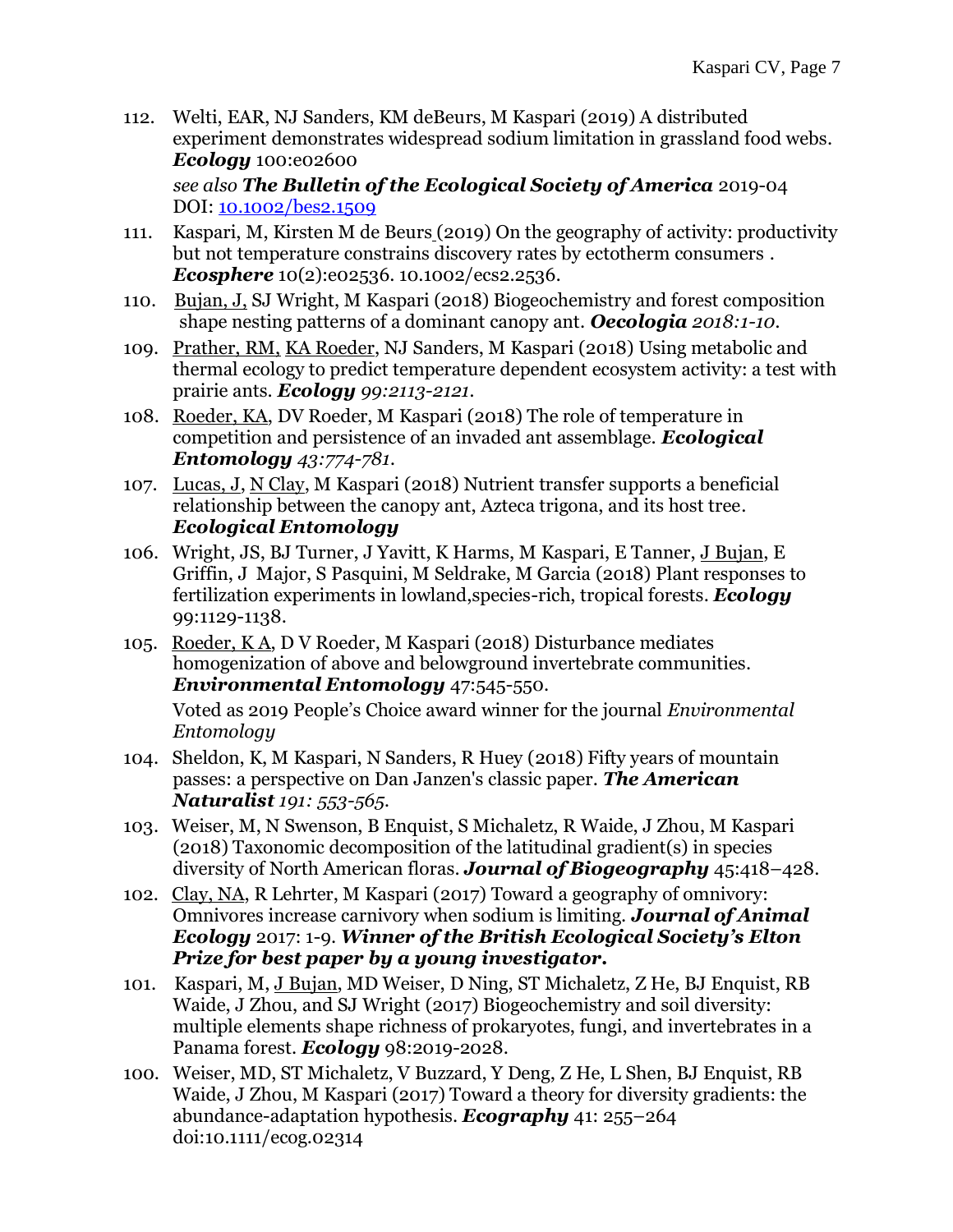- 99. Spicer, ME, AY Stark, BJ Adams, R Kneale, M Kaspari, SP Yanoviak (2017) Thermal constraints on foraging of tropical canopy ants. *Oecologia* 183: 1007- 1017.
- 98. K Roeder, M Kaspari (2017) From cryptic herbivore to predator: stable isotopes reveal consistent variability in trophic levels in an ant population. *Ecology* 98:297-303.
- 97. Kaspari, M., K Roeder, B Benson, MD Weiser, N Sanders (2017) Sodium colimits and catalyzes macronutrients in a prairie food web. *Ecology* 98:315-320.
- 96. Lucas J, B Bill, B Stevenson, M Kaspari (2017) The microbiome of the ant-built home: the microbial communities of a tropical arboreal ant and its nest. *Ecosphere* 8: e01639.
- 95. Bujan J, JP Wright, M Kaspari (2016) Biogeochemical drivers of Neotropical ant activity and diversity. *Ecosphere* 7: e01597.
- 94. Michaletz, ST, MD Weiser, NG McDowell, J Zhou, M Kaspari, BR Helliker, BJ Enquist (2016) The energetic and carbon economic origins of leaf thermoregulation. *Nature Plants* 2: 16129
- 93. Kaspari, M, JS Powers (2016) Biogeochemistry and Geographical Ecology: embracing all 25 elements required to build organisms *The American Naturalist* 188.S1
- 92 Bujan, J, SP Yanoviak, and M Kaspari (2016) Desiccation resistance in tropical insects: causes and mechanisms underlying variability in a Panama ant community. *Ecology and Evolution* 6282-6291
- 91. Tu, Q, Y Deng, Q Yan, L Shen, L Lin, Z He, L Wu, JD Van Nostrand, V Buzzard, ST Michaletz, BJ Enquist, MD Weiser, M Kaspari, RB Waide, JH Brown and JZhou. (2016), Biogeographic patterns of soil diazotrophic communities across six forests in the North America. *Molecular Ecology* doi:10.1111/mec.13651
- 90. Zhou, J, Y Deng, L Shen, C Wen, Q Yan, D Ning, Y Qin, K Xue, L Wu, Z He, JW Voordeckers, JD Van Nostrand, V Buzzard, ST Michaletz, BJ Enquist, MD Weiser, M Kaspari, R Waide, Y Yang & JH Brown (2016) Temperature mediates continental-scale diversity of microbes in forest soils. *Nature Communications* DOI: 10.1038/bcinns12083
- 89. Kaspari, M, NA Clay, J Lucas, S Revzen, Adam Kay, SP Yanoviak (2016) Thermal adaptation and phosphorus shape thermal performance in an assemblage of rainforest ants, *Ecology* 97:1038-1047.
- 88. Michaletz, ST, MD Weiser, M Kaspari, BR Helliker, BH Enquist (2015) Plant Homeothermy: Energetics, trait-environment interactions, and carbon economics *Trends in Ecology and Evolution* 30: 714-724
- 87. Helms, JA, M Kaspari. (2015) Reproduction-dispersal tradeoffs in ant queens*. Insectes Sociaux.* DOI 10.1007/s00040-015-0391-9
- 86. Kaspari, M, NA Clay, J Lucas, SP Yanoviak, A Kay. (2015) Thermal adaptation generates a diversity of thermal limits in a rainforest ant community. *Global Change Biology* 21:1092-1102.
- 85. Clay, NA, D. Donoso, M Kaspari. (2014) Urine as a source of sodium increases decomposition in an inland but not coastal tropical forest. *Oecologia (2014): 1- 9*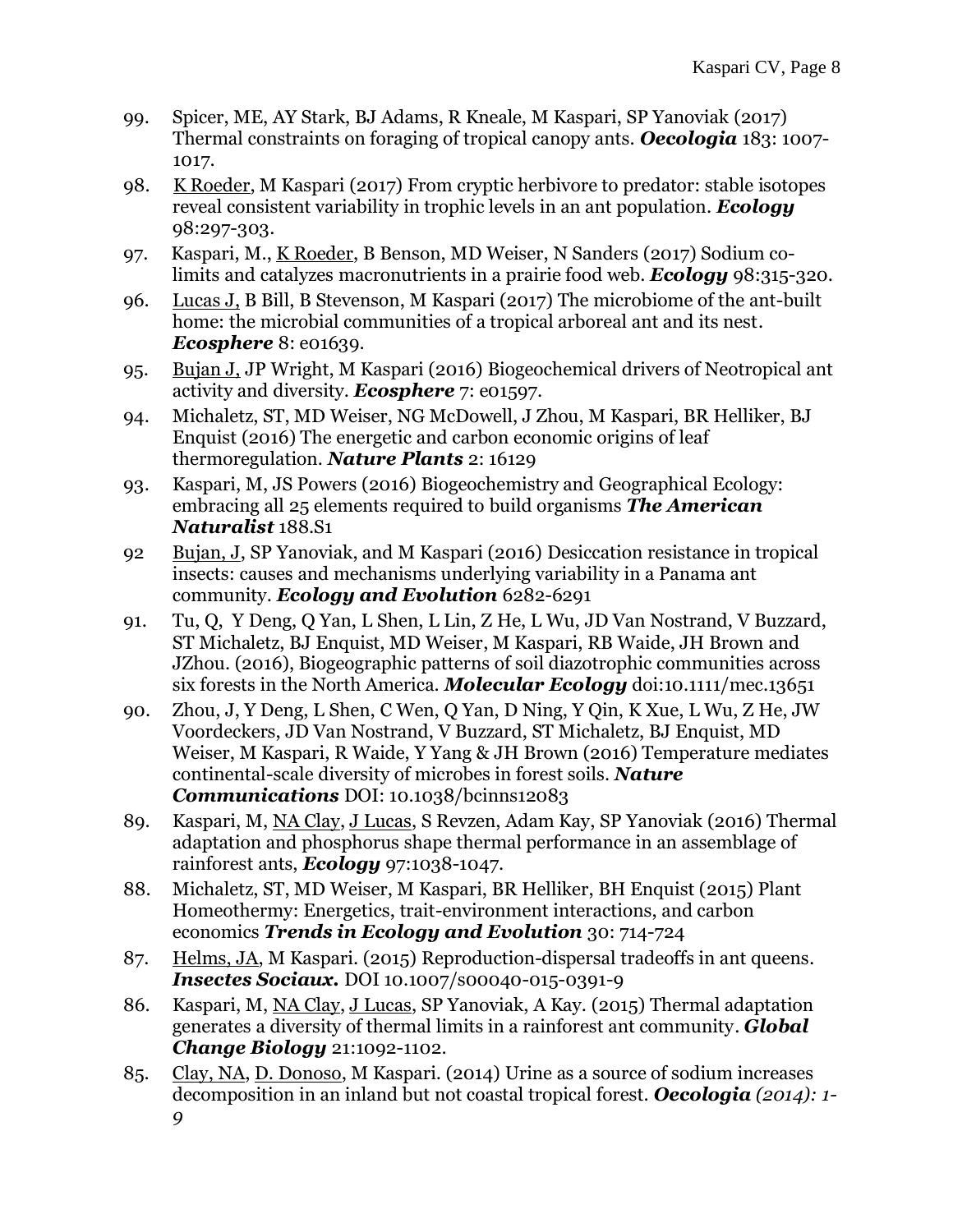- 84. Kaspari, M (2014) Road salt offers insights into the connections between diet and neural development. *Proceedings of the National Academy of Science* 111: 10033-10034.
- 83. Clay, NA, SP Yanoviak, M Kaspari. (2014) Short-term sodium inputs attract microbi-detritivores and their predators. *Soil Biology and Biochemistry* 75: 248-253.
- 82. Shik, JZ, JC Santos, JN Neal, AD Kay, UG Mueller, M Kaspari. (2014) Metabolism and the rise of fungus cultivation by ants. *The American Naturalist* 184: 364-373.
- 81. Kaspari, M, Clay NA, Donoso D, Yanoviak SP. (2014) Sodium fertilization increases termites and enhances decomposition in an Amazonian forest. *Ecology* 95: 795–800.
- 80. Kaspari, M, MD Weiser (2014) Meet the new boss, same as the old boss. *Science* 343: 974-975.
- 79. Kay, AD, JA Bruning, A Van Alst, TA Abrahamson, WOH Hughes, M Kaspari. (2014) A carbohydrate-rich diet increases social immunity. *Proceedings of the Royal Society B: Biological Sciences: 281*
- 78. Shik, JZ, D Donoso, M Kaspari. (2013) The life history continuum hypothesis links traits of male ants with life outside the nest. *Entomologia Experimentalis et Applicata 149: 99-109.*
- 77. Helms, JA, M Kaspari. (2013) Found or Fly: nutrient loading of dispersing ant queens decreases metrics of flight ability (Hymenoptera:Formicidae). *Myrmecological News 19: 85-91.*
- 76. Clay, NA, J Lucas, M Kaspari, AD Kay. (2013) Manna from heaven: refuse from an arboreal ant connects above- and below-ground processes in a lowland tropical forest. *Ecosphere 4: Article 141.*
- 75. Kerekes, J, M Kaspari, B Stevenson, H Nilsson, M Hartmann, A Amend, T Bruns (2013) Nutrient enrichment increased species richness of leaf litter fungal assemblages in a tropical forest. *Molecular Ecology* 22: 2827-2838.
- 74. Donoso, D, MK Johnston, NA Clay, M Kaspari. (2013) Trees as templates for trophic structure of tropical litter arthropod communities. *Soil Biology and Biogeochemistry* 61:45-51.
- 73. Mulder, C, A Boit, S Mori JA Vonk, SD Dyer, L Faggiano, S Geisen, AL Gonzalez, M Kaspari, S Lavorel, PA Marquet, AG Rossberg, RW Sterner, W Voight, DH Wall. (2012) Distributional (In)Congruence of Biodiversity-Ecosystem Functioning. *Advances in Ecological Research* 46: 1-88.
- 72. Shik, JZ, C Hou, A Kay, M Kaspari, JF Gillooly. (2012) Towards a general lifehistory model of the superorganism: predicting the survival, growth and reproduction of ant societies. *Biology Letters* 8:1059-1062.
- 71. Kaspari M, Donoso D, JA Lucas, T Zumbusch, Kay AD. (2012) Using nutritional ecology to predict community structure: a field test in Neotropical ants. *Ecosphere* 3: 1-12.
- 70. Shik, JZ, D Flatt, A Kay, M Kaspari. (2012) A life history continuum in the males of a Neotropical ant assemblage: refuting the sperm vessel hypothesis. *Naturwissenschaften* 99: 191-197.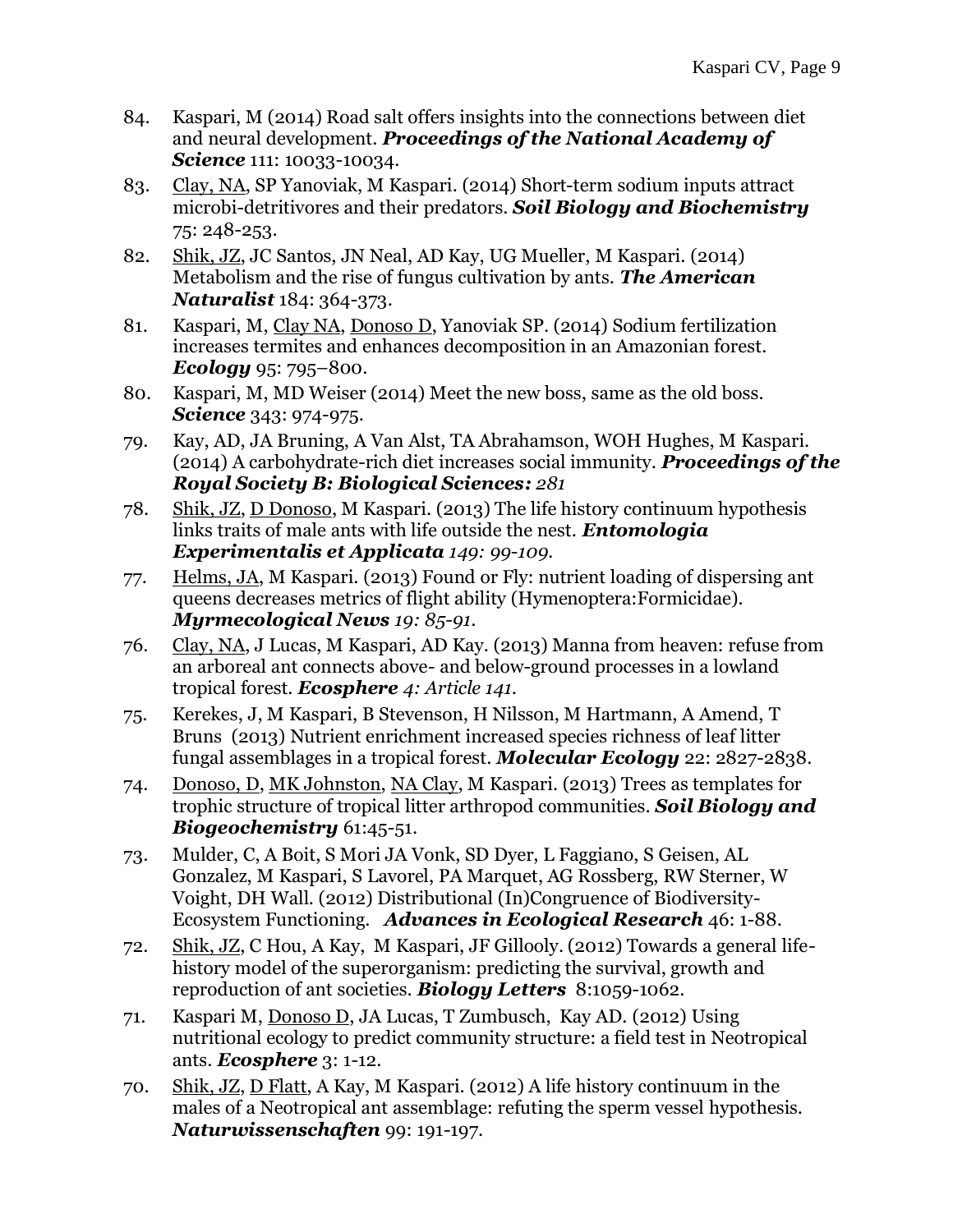- 69. Dudley, R, M Kaspari, SP Yanoviak. (2012) Lust for salt in the western Amazon. *Biotropica* 44: 6-9.
- 68. Kay, A D, J Z Shik, A Van Alst, K A Miller, M Kaspari. (2012) Diet composition does not affect ant colony tempo. *Functional Ecology* 26:317-323.
- 67. Sayer, E, SJ Wright, E Tanner, J Yavitt, K Harms, J Powers, M. Kaspari, M Garcia, B Turner. (2012) Variable responses of lowland tropical forest nutrient cycles to fertilization and litter manipulation. *Ecosystems* 15: 387-400.
- 66. Lattke, JE, M Kaspari, S O'Donnell, S Powell (2007) Las hormigas ecitoninas de Venezuela (Hymenoptera: Formicidae: Ecitoninae) elenco preliminar. *Entomotropica* 22: 153-170.
- 65. Shik, JZ, M Kaspari, SP Yanoviak (2011) Preliminary assessment of metabolic costs of the nematode *Myrmeconema neotropicalum* on its host, the tropical ant *Cephalotes atratus*. *J. Parasitology* 97: 958-959.
- 64. Kaspari M. Chapter 4: Stoichiometry, *in* **Metabolic Ecology: a scaling approach**. (2012) Eds. Richard Sibly, James H Brown, Astrid Kodric Brown, Oxford University Press.
- 63. Wright, SJ, JB Yavitt, N Wurzburger, BL Turner, EVJ Tanner, EJ Sayer, LS Santiago, M Kaspari, LO Hedin, KE Harms, MN Garcia, MD Corre (2011) Potassium, phosphorus or nitrogen limit root allocation, tree growth and litter production in a lowland tropical forest. *Ecology 92: 1616-1625*
- 62. Kaspari M, S O'Donnell, J Lattke, S Powell. (2011) Predation and patchiness in the tropical litter: do swarm-raiding army ants skim the cream or drain the bottle? *Journal of Animal Ecology* 80: 818-823.
- 61. Kaspari M. and MD Weiser. (2011) Per-capita energy availability and the regulation of abundance. *Ecography* 35: 65-72.
- 60. O'Donnell, S, M Kaspari, A Kumar, J Lattke, S Powell (2010) Elevational and geographic variation in army ant swarm raid rates. *Insectes Sociaux.* 58:293- 298.
- 59. Weiser, M…Kaspari, and 25 authors (2010) Canopy and litter ant assemblages share similar climate-species density relationships. *Biology Letters* 6: 1744- 9561.
- 58. Gillooly, JF, C Hou, and M. Kaspari (2010) Eusocial insects as superorganisms: insights from Metabolic Theory. *Integrative and Comparative Biology* 3:4 1-3.
- 57. Donoso, D, MK Johnston, and M Kaspari (2010) Trees as templates for tropical litter arthropod diversity. *Oecologia* 164: 201-211.
- 56. Yanoviak SP, Y Munk, M Kaspari, R Dudley. (2010) Aerial manuverability in wingless gliding ants. *Proceedings of the Royal Society B* 277: 2194-2204.
- 55. Kaspari M, C Chang, J Weaver. (2010) Salted roads and sodium limitation in a northern forest ant community. *Ecological Entomology* 35: 543-548*.*
- 54. Kaspari M, B Stevenson, J Kerekes, J Shik (2010) Scaling community structure: body size and the differentiation of bacteria, fungi, and ant taxocenes across a tropical forest floor. *Ecology* 91(8) 2221–2226.
- 53. Hou, C, M Kaspari, HV Zanden, JF Gillooly. (2010) The energetic basis of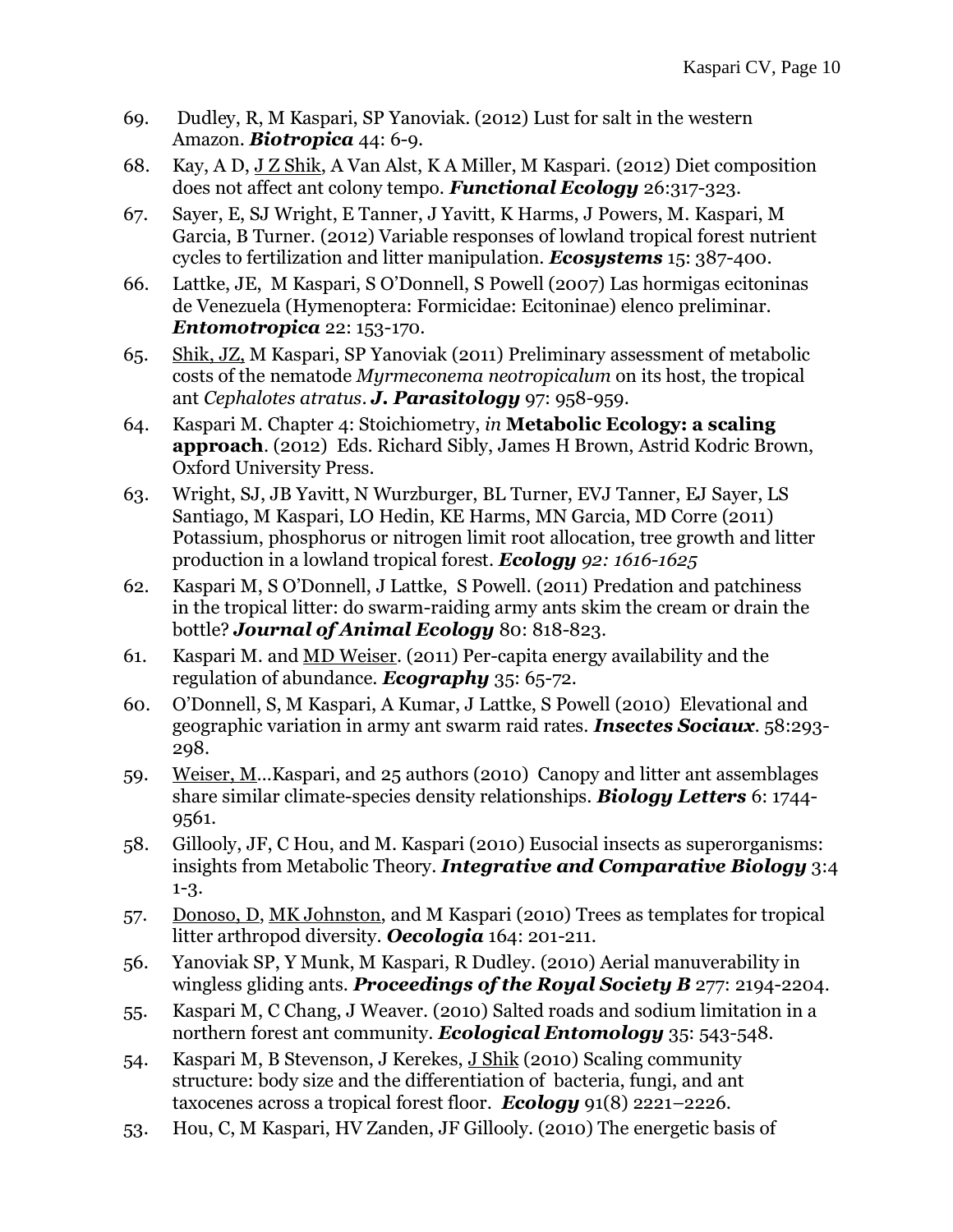colonial living in social insects *Proceedings of the National Academy of Science* 107:3634-3638*.*

- 52. Shik, JZ and M Kaspari (2010) More food, less habitat: how necromass and litter decomposition combine to regulate a litter ant community. *Ecological Entomology* 35: 1-8.
- 51. Kaspari M. SP Yanoviak, R Dudley, M Yuan, and NA Clay. (2009)Sodium shortage as a constraint on the carbon cycle in an inland tropical rainforest *Proceedings of the National Academy of Science* 106:19405-19409.
- 50. Yanoviak SP, M Kaspari and R Dudley. (2009) Gliding bristletails and the evolution of flight. *Biology Letters* 5: 510-512.
- 49. Shik, JZ and M Kaspari. (2009) Lifespan in male ants linked to mating syndrome. *Insectes Sociaux 56:131-134.*
- 48. Kaspari M and S Yanoviak (2009) Biogeochemistry and the structure of tropical brown food webs *Ecology* 90:3342-3351.
- 47. Dunn RR, … M Kaspari…and 26 others (2009) Climatic drivers of assymetry in global patterns of ant diversity. *Ecology Letters* 12:324-333*.*
- 46. O'Donnell, J Lattke, S Powell, M Kaspari. (2009) Species and site differences in Neotropical army ant migration behavior*. Ecological Entomology* 34: 476-482.
- 45. Kaspari, M and B. Stevenson. (2008) Evolutionary ecology, antibiosis and all that rot. *Proceedings of the National Academy of Science* 105: 19027- 19028.
- 44. Kaspari, M, S Yanoviak, R Dudley. (2008) On the biogeography of salt limitation: a study of ant communities. *Proceedings of the National Academy of Science* 105: 17848-17851.
- 43. Kaspari M. (2008) Knowing your warblers: thoughts on the 50th anniversary of MacArthur (1958). *Bulletin of the Ecology Society of America.*  Online at http://www.esajournals.org/doi/pdf/10.1890/0012- 9623(2008)89%5B448:KYWTOT%5D2.0.CO;2
- 42. Kaspari M and S Yanoviak. (2008) The biogeography of litter depth in tropical forests: evaluating the phosphorus growth rate hypothesis *Functional Ecology* 22: 919-923.
- 41. Yanoviak SP, M Kaspari, R Dudley, G Poinar Jr. (2008) Parasite induced fruit mimicry in a tropical canopy ant. *The American Naturalist* 171: 536-544.
- 40. Dunn RR, … M Kaspari, and 26 others*.* (2007) Global Ant Biodiversity and Biogeography--A New Database and its Possibilities. *Mymecological News* 10:77-83.
- 39. Kaspari M, J Wright, J Yavitt, K Harms, M Garcia, M Santana. (2008)*.*  Multiple nutrients limit litterfall and decomposition in a tropical forest. *Ecology Letters* 11: 35-43.
- 38. O'Donnell S, Lattke, J, Powell S, Kaspari, M. (2007) Army ants in four forests: Geographical variation in raid rates and species abundance. *Journal of Animal Ecology* 76: 580-589.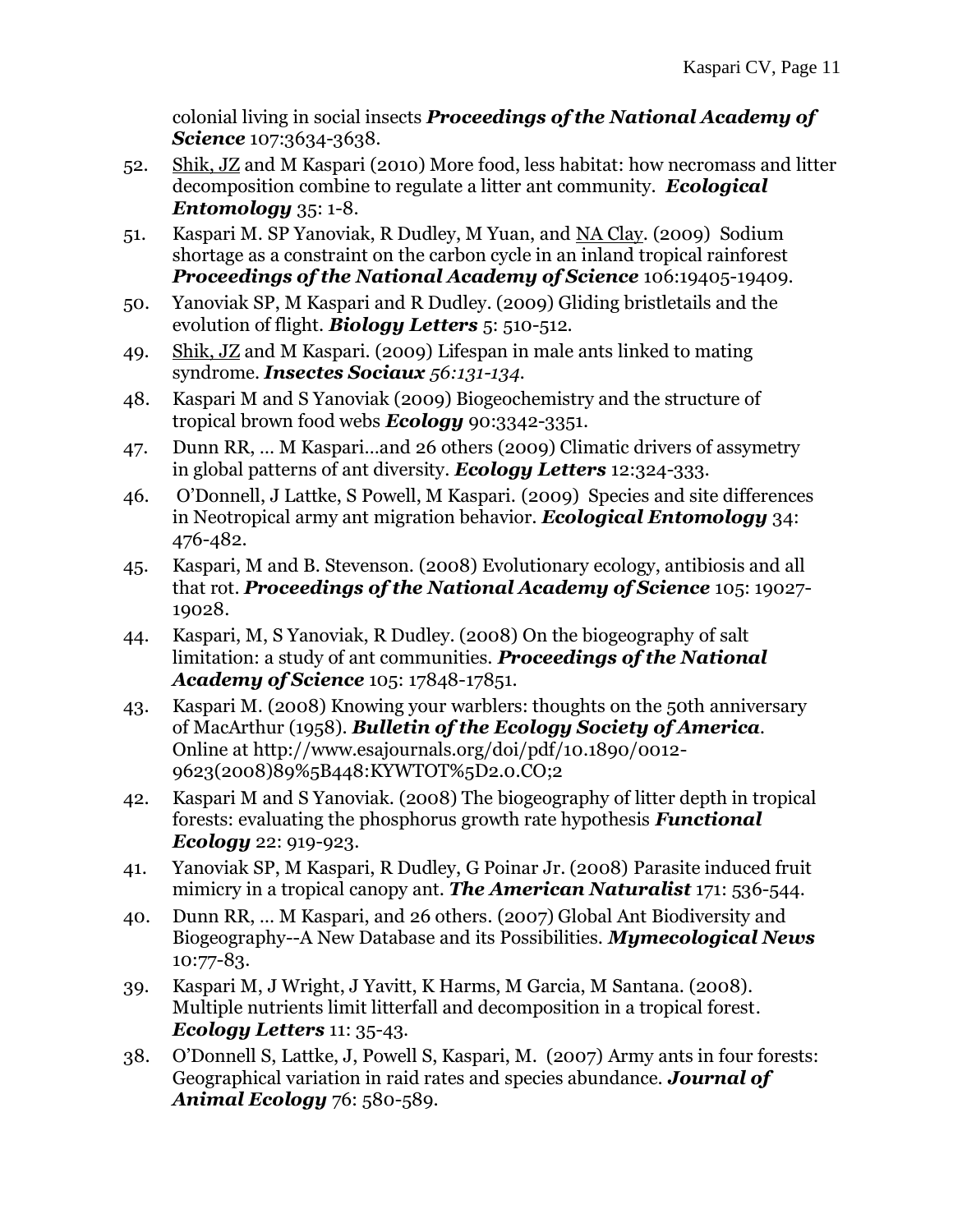- 37. Milton, Y and M. Kaspari. (2007) Bottom-up and top-down regulation of decomposition in a tropical forest. *Oecologia* 153:163-172.
- 36. Kaspari M. and M Weiser. (2007) The size-grain hypothesis: do macroarthropods see a fractal world? *Ecological Entomology* 32: 279-282.
- 35. Weiser, M & M Kaspari. (2006) Ecological morphospace of New World ants. *Ecological Entomology* 31: 131-142.
- 34. O'Donnell, S, M Kaspari & John Lattke (2005) Extraordinary predation by the Neotropical army ant *Cheliomyrmex andicola:* implications for the evolution of the army ant syndrome. *Biotropica* 38:706-709
- 33. Kaspari M. (2005) Global energy gradients and the regulation of body size: worker mass and worker number in ant colonies *Proceedings of the National Academy of Science USA* 102:5079-5083.
- 32. Yanoviak, S, R Dudley, M Kaspari. (2005) Directed aerial descent in canopy ants. *Nature* 433: 624-626.
- 31. Valone, TJ & M Kaspari. (2005) The response of a desert grassland ant community to the reduction of common granivores. *Ecological Entomology*  30: 116-121.
- 30. Kaspari M, P Ward & M Yuan (2004). Energy gradients and the geographic distribution of local ant diversity. *Oecologia* 140: 407-414.
- 29. Kaspari M. (2004) Using the Metabolic Theory of Ecology to predict global patterns of abundance. *Ecology* 85: 1800-1802.
- 28. Kaspari M & S. O'Donnell. (2003) High rates of army ant raids in the Neotropics and implications for ant colony and community structure. *Evolutionary Ecology Research* 5:933-939.
- 27. Kaspari M, M Yuan, & L Alonso. (2003) Spatial grain and gradients of ant species richness. *American Naturalist* 161: 459-477.
- 26. Kaspari M &T Valone. (2002) Seasonal resource availability and the abundance of ectotherms. *Ecology* 83: 2991-2996
- 25. Kaspari M, J Longino, J Pickering & D Windsor. (2001) The phenology of a Neotropical ant assemblage—evidence for continuous and overlapping reproduction. *Behavioral Ecology and Sociobiology* 50: 382-390.
- 24. Kaspari M & S Yanoviak. (2001) Bait use in tropical litter and canopy antsevidence for differences in nutrient limitation. *Biotropica* 33: 207-211.
- 23. Kaspari M. (2001) Taxonomic level, trophic biology, and the regulation of local abundance. *Global Ecology and Biogeography* 10:229-244.
- 22. Kaspari M, J Pickering & D Windsor (2001) The reproductive flight phenology of a neotropical ant assemblage. *Ecological Entomology* 26: 245-257.
- 21. Kaspari, M & M Weiser*.* (2000) Ant activity along moisture gradients in a tropical forest. *Biotropica* 32:703-711.
- 20. Scheiner SM, SB Cox, M Willig, G Mittlebach, C Osenberg, & M Kaspari *(*2000) Species richness, species area curves, and Simpson's paradox. *Evolutionary Ecology Research* 2: 791-802.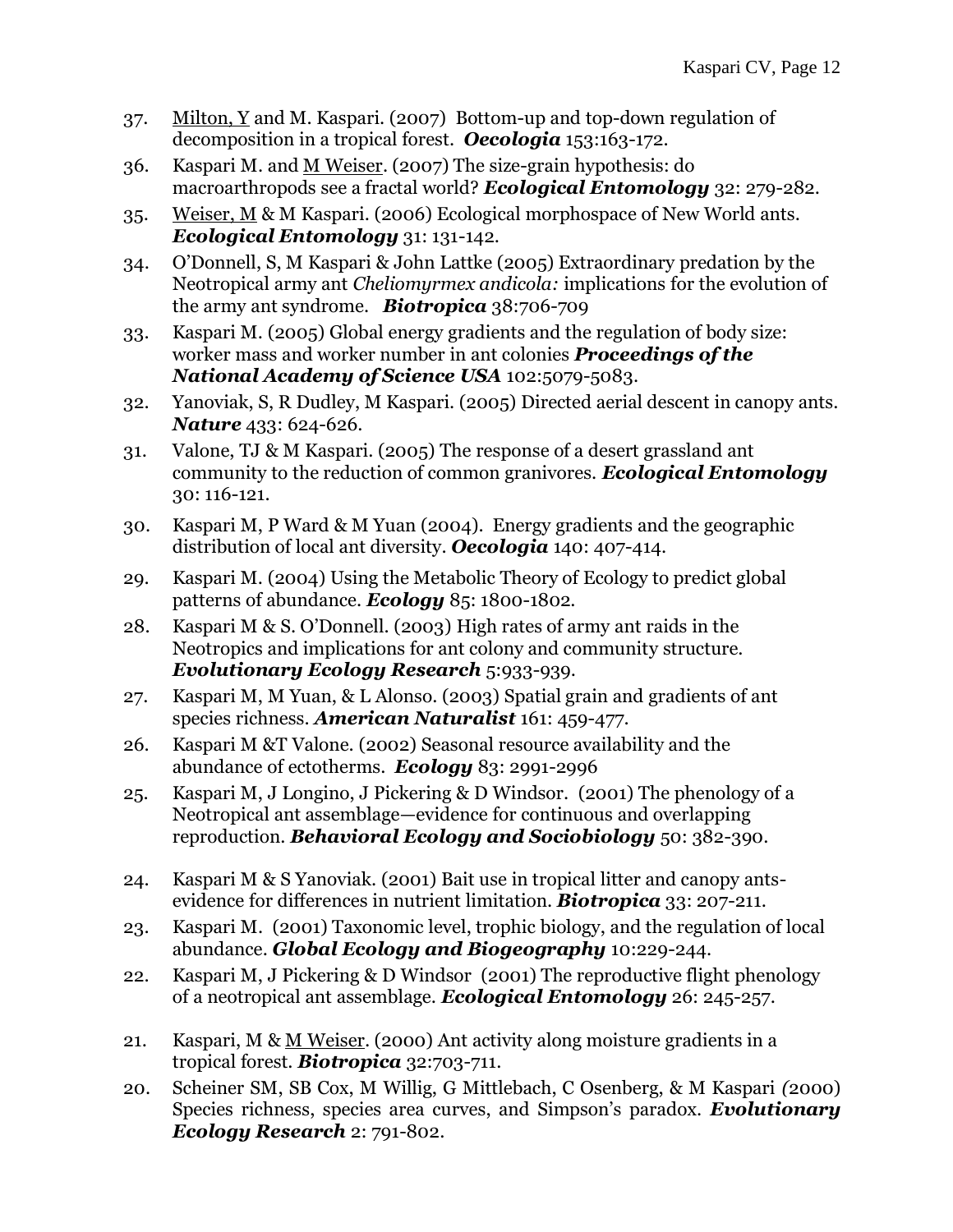- 19. Kaspari M (2000) Do imported fires ants impact canopy arthropods? Evidence from simple arboreal pitfall traps. *Southwestern Naturalist* 45:118-122.
- 18. Yanoviak, S & M Kaspari (2000) Community structure and the habitat templet: ants in the tropical forest canopy and litter. *Oikos* 89:259-266.
- 17. Kaspari M, S O'Donnell & JR Kercher (2000) Energy, density, and constraints to species richness: studies of ant assemblages along a productivity gradient. *American Naturalist* 155:280-293
- 16. Kaspari M, S. O'Donnell, & L Alonso (2000) Three energy variables predict ant abundance at a geographic scale. *Proceedings of the Royal Society B* 267:485-490.
- 15. Kaspari M & M Weiser (1999) Interspecific scaling in ants: the Size-Grain hypothesis. *Functional Ecology* 13:530-538.
- 14. Kaspari M (1996) Testing resource-based models of patchiness in 4 Neotropical litter ant assemblages. *Oikos* 76:443-454.
- 13. Kaspari M (1996) Litter Ant Patchiness at the m2 scale: disturbance dynamics in three Neotropical forests. *Oecologia* 107:265-273
- 12. Kaspari M (1996) Worker size and seed size selection by harvester ants in a Neotropical forest. *Oecologia* 105:397-404
- 11. Kaspari M & M Byrne (1995) Caste allocation in litter *Pheidole*: lessons from plant defense theory. *Behavioral Ecology and Sociobiology* 37:255-263
- 10. Kaspari M & E Vargo (1995) Does colony size buffer environmental variation? Bergmann's rule and social insects. *American Naturalist* 145:610-632.
- 9. Kaspari M & E Vargo (1994) Nest site selection by fire ant queens. *Insectes Sociaux* 41:331-333
- 8. Kaspari M (1993) Body size and microclimate use in Neotropical granivorous ants. *Oecologia* 96:500-507.
- 7. Kaspari M and A Joern (1993) Prey choice in three grassland birds: reevaluating opportunism. *Oikos* 68:414-430.
- 6. Kaspari M (1993) Removal of seeds from Neotropical frugivore droppings: ant responses to seed number. *Oecologia* 95:81-88.
- 5. Kaspari M (1991) Preparation as a strategy to maximize nutrient concentration in prey. *Behavioral Ecology* 2:234-241.
- 4. Kaspari M (1991) Central place foraging in the grasshopper sparrow: opportunism or optimal foraging in a variable environment? *Oikos* 60:307-312.
- 3. Kaspari M (1990) Prey preparation and the determinants of handling time. *Animal Behaviour* 40:118-126.
- 2. Young BE, M Kaspari & TE Martin (1990) Species-specific nest site selection by birds in Ant-Acacia Trees. *Biotropica* 22:310-315.
- 1. Kaspari M & H O'Leary (1988) Non-parental attendants in a north-temperate migrant. *Auk* 105: 792-793.

## *books*

Kaspari M & D Vleck (1991) *Introductory Biology: a laboratory manual*. Bellweather Press, Minnesota.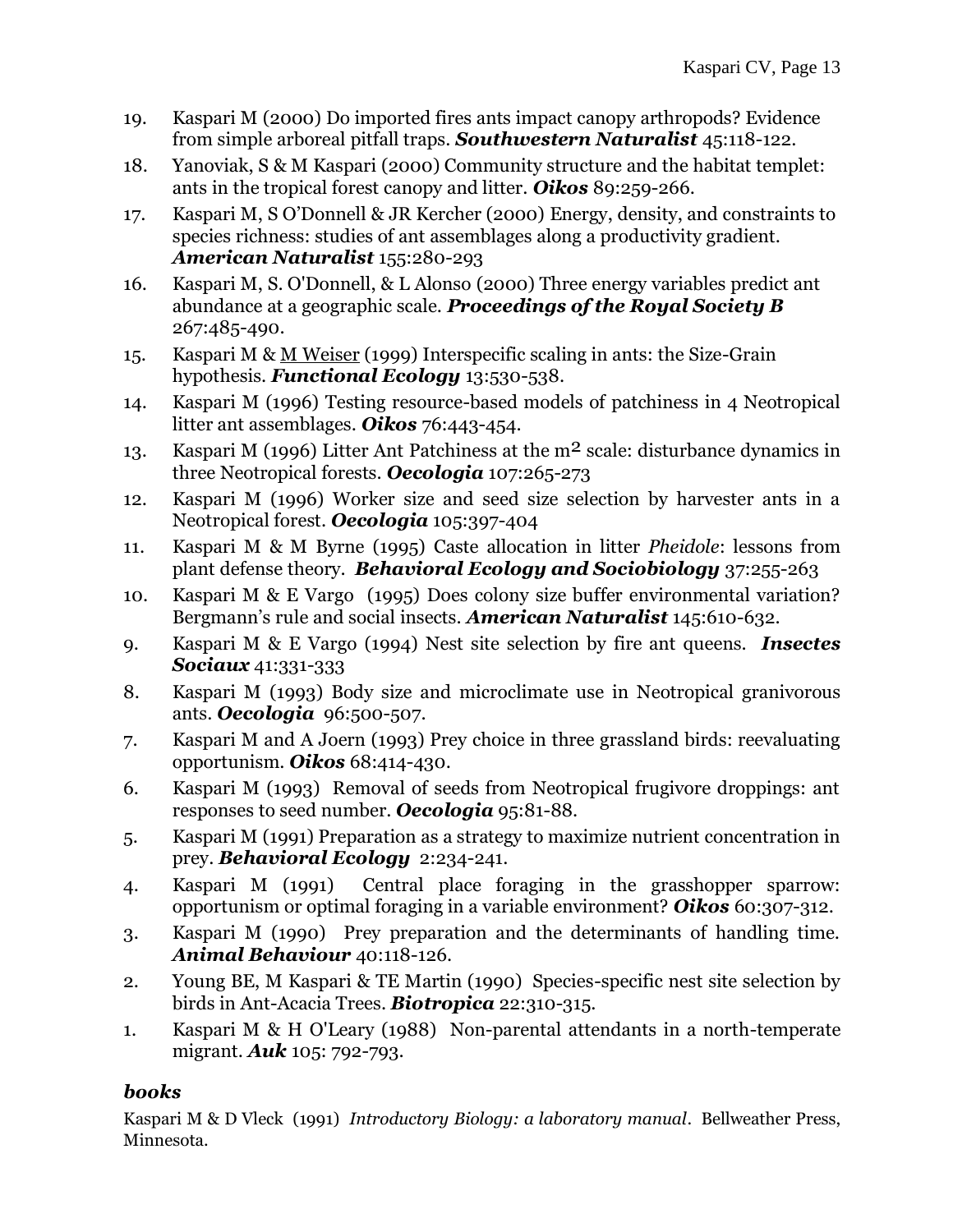#### *chapters*

- 1. Kaspari, M (2003) Introducción a la ecología de las hormigas, Pp 97-112, in: Fernández, F., *Introducción a las hormigas de la region Neotropical.* Smithsonian Institution Press. Washington DC.
- 2. Kaspari, M & JD. Majer. (2000) Using Ants to Monitor Environmental Change. Pp. 89-98, in: Agosti, D., Majer, J., Alonso, E. and Schultz, T., (eds.). *Ants: Standard Methods for Measuring and Monitoring Biodiversity.* Biological Diversity Handbook Series. Smithsonian Institution Press. Washington D.C., 20+280pp.
- 3. Kaspari, M (2000) A Primer in Ant Ecology. Pp. 9-24, in: Agosti, D., Majer, J., Alonso, E. and Schultz, T., (eds.). *Ants: Standard Methods for Measuring and Monitoring Biodiversity*. Biological Diversity Handbook Series. Smithsonian Institution Press. Washington D.C., 20+280pp.

#### *Book reviews*

Kaspari M (1997) **"**Forest Litter Insect Communities: biology and chemical ecology" by T. N. Ananthakrishnan. *Quarterly Review of Biology 72: 104*

Kaspari M (2009) "The Lives of Ants" by L Keller and E Gordon. *BioScience 60: 78-79.*

Kaspari M (2011) "Adventures among ants" by MW Moffett. *Quarterly Review of Biology.*

Kaspari M (2013) "The Art of Ecology: the writings of G. Evelyn Hutchinson" edited by D. Skelly, D. Post, M. Smith. *Quarterly Review of Biology* 88:31.

Kaspari M (2013) Community Ecology: too big for any one book. *Ecology* 94:1207-1208.

## **Society memberships**

American Society of Naturalists, Ecological Society of America, Society for Integrative Biology

## **Administrative experience**

**Director of EEB Graduate Program--** Ecology and evolutionary biologists are housed in a variety of units across a modern university. At OU, the separate Departments of Zoology and Botany/Microbiology, without any overarching organization, hindered us in two ways. First, there was no regular vehicle to bring us together. Second, when advertising for graduate students, the breadth of opportunities at OU was diminished. The EEB Graduate Program was an opportunity to remedy both issues.

The program had its genesis in discussions with Yiqi Luo (BOMI). We were later joined by Lee Krumholz, Larry Weider, and Ola Fincke. Over a series of years, the EEB program took shape. I was elected its Director in November of 2004, a position I still hold. Associate faculty come from another 6 departments.

Since our first class in the fall of 2005, EEB has had 91 students in the program; graduates have gone on to academic positions, non-profits, and private industry. As Director I am the first contact in the program, run our weekly seminar Ecomunch, and teach its inaugural course, *Advanced EEB.*

**Co-Chair Gordon Conference Metabolic Ecology--** I was elected, along with Bob Sterner, as a co-chair for the third Gordon Research Conference on Metabolic Ecology in 2008. The workload was episodic, and included soliciting possible speakers and topics, with many emails and conversations between Bob and myself coalescing the information. Since GRC provides only a fraction of the funds necessary, this also meant looking for money to support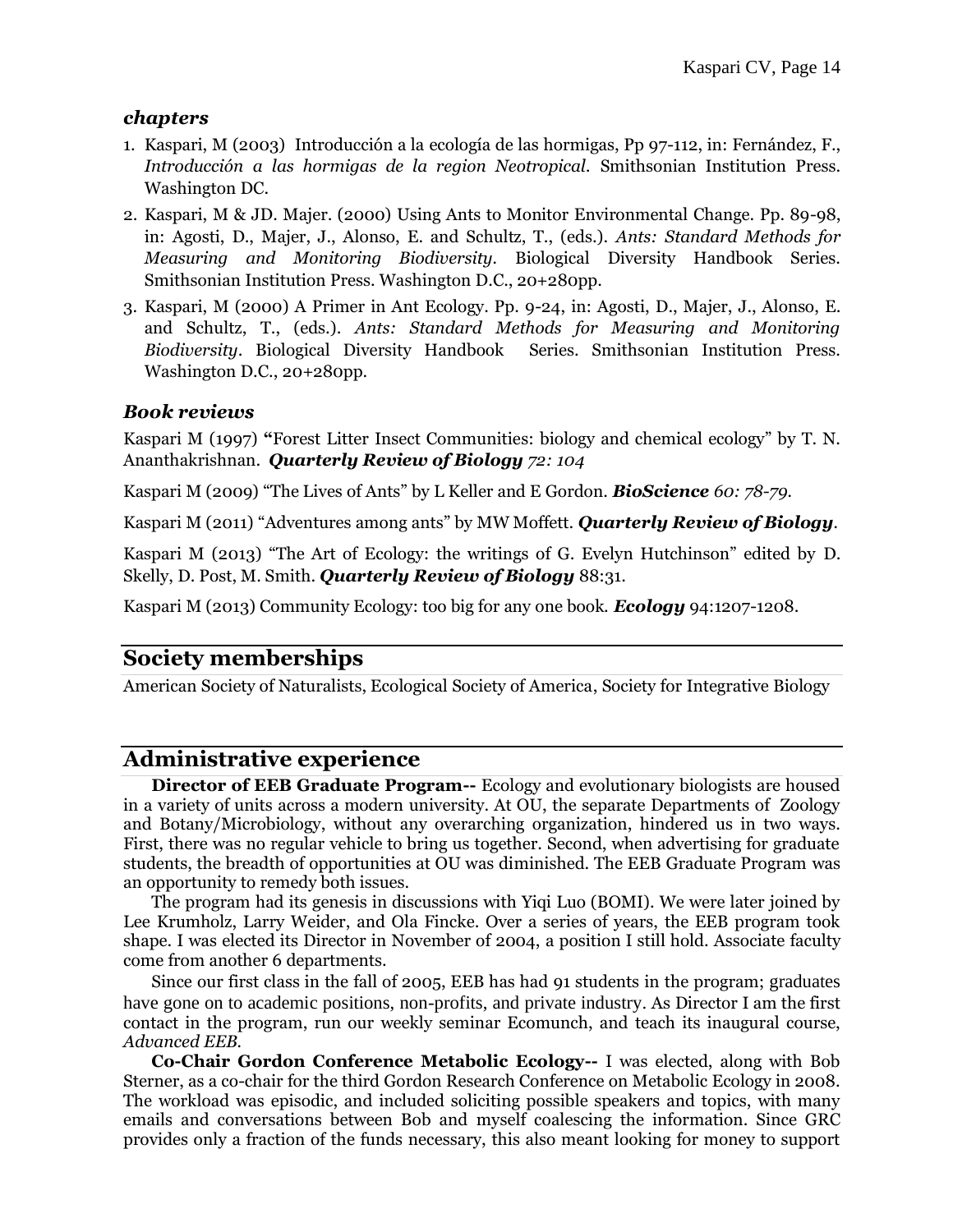bringing in both invited speakers and as many students as possible. Toward that end, I wrote a successful NSF proposal which brought in \$46K, a large amount, we were told by GRC, for one of their conferences. Invitations, and subsequent management of speakers, fixing organizational snafus as the date approached, and running the five day meeting (which received strong reviews) capped the commitment.

**Co-Founder Geographical Ecology Group**—One way for general biology departments to grow is by recognizing and building on their core strengths, and recruiting faulty to build a critical mass in those core areas. In 2010, at the encouragement of our Deans of Research and Arts and Sciences, we were encouraged to self-organize and leverage our strengths with those at the university level. Over a four-year period, I helped lead the effort to build our Geographical Ecology group. A key philosophy is that a collaborative culture evolves slowly through regular interactions. Our "Geographical Ecology Workshop" meets regularly to bring grad students, post docs, and professors from within and outside the department to explore common interests. Because of our vision, and willingness to develop that vision, we were the first group in our department to earn administrative support, reflected in an open rank cluster hire of three Geographical Ecologists.

## **Teaching**

Introduction to Zoology, Principles of Ecology, Community Ecology, The Art and Science of Biodiversity (Senior Capstone), Advanced Ecology and Evolutionary Biology, Geographical Ecology Workshop

### *Post Docs*

Leeanne Alonso, Vice President, Center for Applied Diversity Science Rapid Assessment Program Stephen Yanoviak, Asst. Professor, University of Louisville Michael Weiser, currently at OU Ellen Welti, currently at OU

### *Graduate Students*

Michael Weiser, M.S., Ph. D. from University of Arizona, Post Doc Univ. Oklahoma Mary Johnston, M.S., Ph. D. from University of Texas, Asst. Prof. Concordia College Jon Shik, Professor University of Copenhagen David Donoso, Professor Universidad Tecnica Particular de Loja, Ecuador Natalie Clay, Ph. D., Assistant Professor, Louisiana Tech University Jelena Bujan, Ph. D., Post Doc with Steven Yanoviak Jane Lucas, Ph. D., Post doc with Michael Strickland Karl Roeder, Ph. D. candidate Rebecca Prather, Ph. D candidate

### *Honors*

- "Most Inspiring Faculty 1999-2000", as awarded by student athletes of the University of Oklahoma.
- "Featured Scientist" JASON XV: Panama Forests at the Crossroads. JASON is a nonprofit organization that develops yearly curricula for 1.7 million students in 4-9th grade science classrooms. It culminates in a live broadcast "expedition" (two weeks and 55 1-hour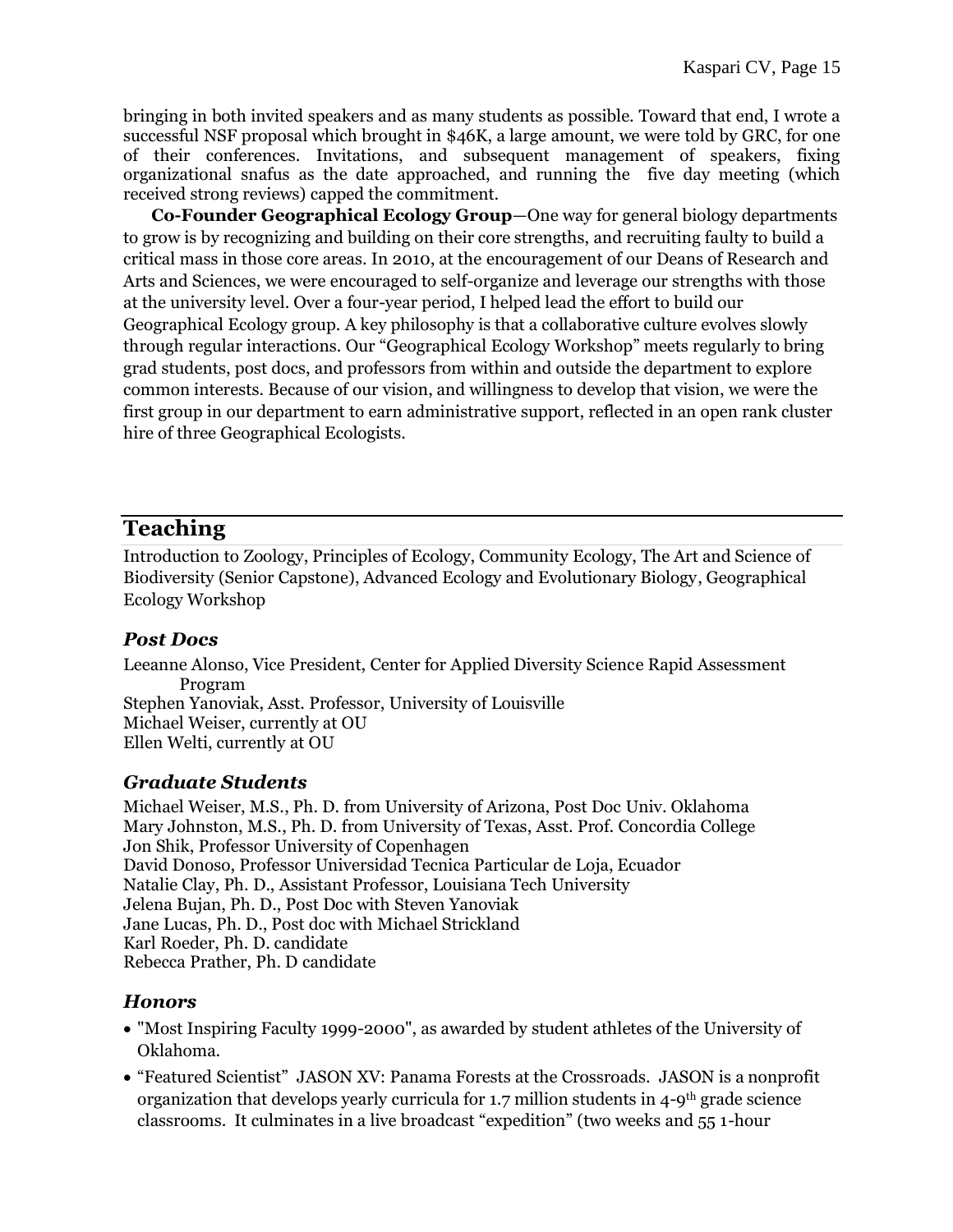broadcasts). It allowed me to teach the ecology and evolutionary biology of the tropical forest from the litter of Barro Colorado Island in Panama.

- "Presidential Professor" University of Oklahoma
- "George Lynn Cross Research Professor" University of Oklahoma

### *public correspondence and publicity*

- OU Spotlight on Teaching Spring 1999—*Teaching science's relevance and beauty*
- NPR 16 May 2002—*Calling Evolution Evolution*. <http://discover.npr.org/features/feature.jhtml?wfId=1143470>
- Discoverychannel.com *Ants skydive to escape predators*. <http://dsc.discovery.com/news/briefs/20050207/flyingant.html>
- Science News Week of Feb 12 (2005) *Life on the scales*. <http://www.sciencenews.org/articles/20050212/bob9.asp>
- CBC's Quirks and Quarks Feb 19 (2005) *Flying ants* (scroll halfway down) <http://www.cbc.ca/quirks/archives/04-05/feb19.html>
- New Scientist Week of March 19 (2005) *Global warming and ant invasions <http://www.newscientist.com/article.ns?id=dn7170>*
- The Oklahoman (2007). *Ant-astic World. Fascination draws biologist to track trail of worker ants.*
- MSNBC (2008)—Ants prefer salty snacks to sweet stuff. <http://www.msnbc.msn.com/id/27421820/>
- National Geographic Online (2009): Amazon's low salt content keeps carbon emissions at bay. <http://news.nationalgeographic.com/news/2009/11/091104-amazon-salt.html>
- US News and World Report: Study suggests theory for insect colonies as 'Superorganisms' *[http://www.usnews.com/science/articles/2010/01/20/study-suggests-theory-for-insect](http://www.usnews.com/science/articles/2010/01/20/study-suggests-theory-for-insect-colonies-as-superorganisms.html)[colonies-as-superorganisms.html](http://www.usnews.com/science/articles/2010/01/20/study-suggests-theory-for-insect-colonies-as-superorganisms.html)* Smithsonian online (Sept 2010): on Road salt and ant health [http://smithsonianscience.org/2010/08/study-reveals-road-salt-may-promote-health-and](http://smithsonianscience.org/2010/08/study-reveals-road-salt-may-promote-health-and-well-being-of-roadside-ant-colonies/)[well-being-of-roadside-ant-colonies/](http://smithsonianscience.org/2010/08/study-reveals-road-salt-may-promote-health-and-well-being-of-roadside-ant-colonies/)
- Ants—Rescuers by Nature. Copa Airline Magazine
- Featured in "The habits of successful ecologists" in the Bulletin of the Royal Society of Ecology 2012
- Quoted in New York Times "Feathered Freeloaders at the Ant Parade", 24 September 2012 [http://www.nytimes.com/2012/09/25/science/spotted-antbirds-feathered-freeloaders-at-the](http://www.nytimes.com/2012/09/25/science/spotted-antbirds-feathered-freeloaders-at-the-ant-parade.html?_r=1&pagewanted=all)[ant-parade.html?\\_r=1&pagewanted=all](http://www.nytimes.com/2012/09/25/science/spotted-antbirds-feathered-freeloaders-at-the-ant-parade.html?_r=1&pagewanted=all)
- Research predicts growth, survival of "Superorganism" ant colonies. Science daily. <http://www.sciencedaily.com/releases/2012/12/121219092819.htm>
- *Science* reviews Kaspari labs work on sodium limitation of ecosystem function. "Ecosystems say 'Pass the salt'" *Science* (2014) 343:472-473.
- *Science Online* Rotten fruit may be due to microbe warfare. <http://news.sciencemag.org/biology/2014/03/rotten-fruit-may-be-due-microbe-warfare>
- *New York Time's Book Review* 1 February 2015: Feeling Disrupted
- *The Verge: What would happen if an ant was dropped from the Empire State Building? [http://www.theverge.com/tldr/2016/6/15/11936802/ant-dropped-from-empire-state](http://www.theverge.com/tldr/2016/6/15/11936802/ant-dropped-from-empire-state-building-science-experiment-mystery-solved)[building-science-experiment-mystery-solved](http://www.theverge.com/tldr/2016/6/15/11936802/ant-dropped-from-empire-state-building-science-experiment-mystery-solved)*
- *Why Taller Grass Can Be Bad News For Grasshoppers.* NPR All Things Considered, March 2020.